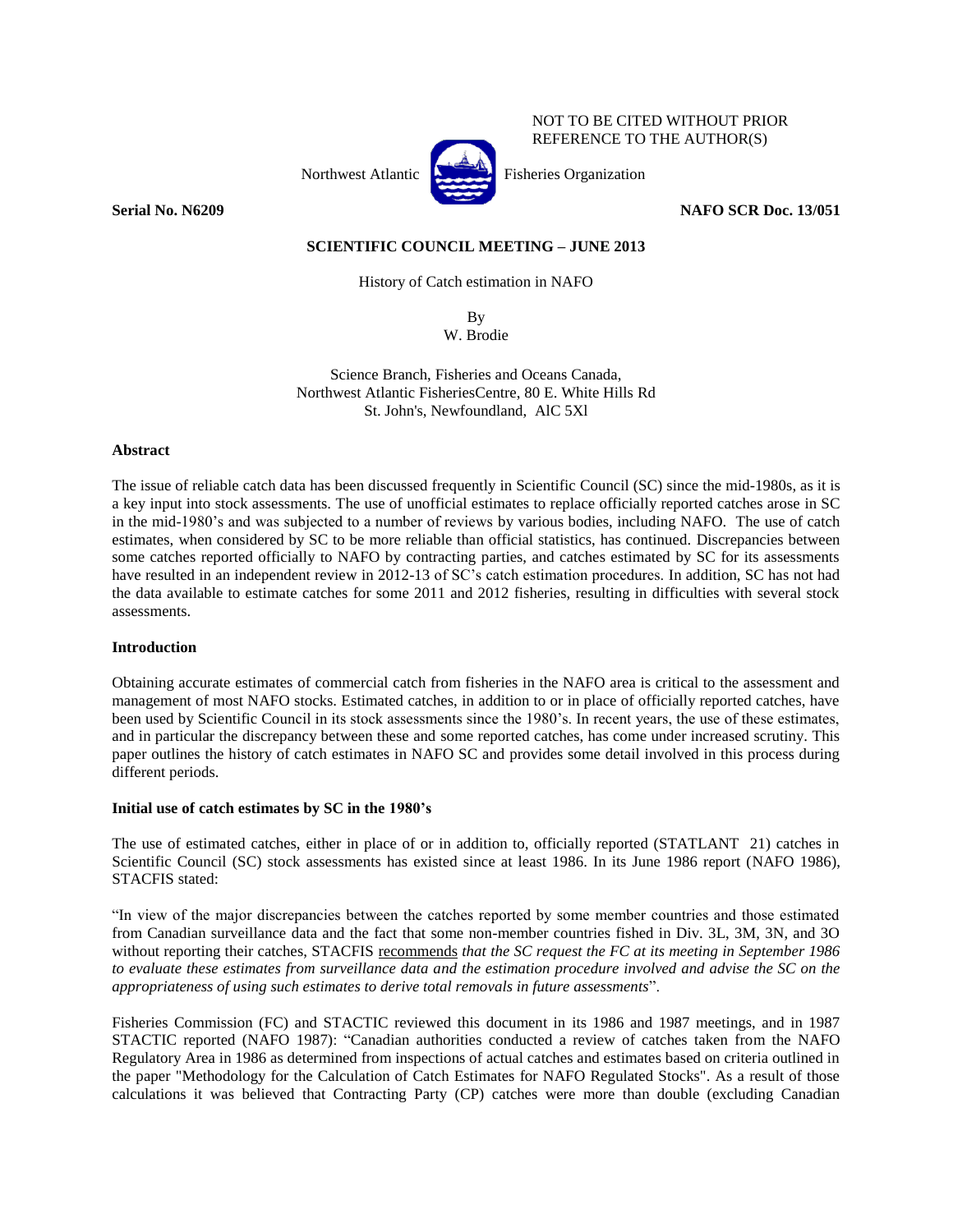catches) the total TAC's set by NAFO at the 1986 Annual Meeting. In addition, an estimated 19,000 tons was taken by non-member nations." Although these catch estimates were the only ones available for non-member catches in the NRA (who did not report fishing activity to NAFO), this was not the only reason that these catch estimates were developed. Some CPs questioned the appropriateness of such calculations and reserved the right to object to these at a later meeting.

The catch estimation methodology was also reviewed by scientists in Canada during 1986 within the Canadian Atlantic Fisheries Scientific Advisory Committee (CAFSAC 1986). In 1987, the impact of possible misreporting of catches on the stock assessments of yellowtail flounder and American plaice in Div. 3LNO, and cod in Div. 3NO (CAFSAC 1987) was examined. In the latter review, catch estimates from surveillance were presented for the flatfish species for 1984-86, and for cod for 1983-86.

In summary, the issue of using surveillance-based estimates to replace officially reported catches in the mid 1980's was treated very seriously when it first arose, and was subjected to a number of internal reviews in Canada by the Department of Fisheries and Oceans, as well as peer reviews in various bodies of NAFO and CAFSAC. It was highly controversial in NAFO, and the subject of much debate in both SC and FC. SC never did have the "raw data" used in developing the surveillance estimates, as there were a number of confidentiality issues around these data, but based on the various presentations and reviews, SC had a clear understanding of how these data were collected and used in developing the catch estimates.

## **Use of catch estimates up to 2001**

SC continued to use the surveillance estimates in its stock assessments from the late 1980s onward. This often produced considerable debate in SC over the validity of these numbers, and in some cases agreement on particular catches was not achieved, e.g. a range is listed, and the mid-point of the range is the total catch used in the assessment.

Over time, SC moved to documenting only total catches for stock assessments, and keeping the agreed breakdowns of catch by CP/member states out of the SC reports and Research Documents. The detailed breakdowns of the catch estimates were known to the members of SC, as they were important in calculating catch at age for the various fleets and fisheries, and in evaluating changes in the fishery, etc. However, SC concluded that it was not necessary to "point fingers" in its report, given that some catch estimates were much higher than allocated quotas, and agreed that documenting just the total catch by stock in its reports was sufficient. Also, unofficial catch estimates were not available for all fleets or all countries. The confidential nature of much of the data used in deriving catch estimates from several sources was also acknowledged. In effect, SC opted to use what it considered to be the best estimates of catch, albeit not fully documented by SC, rather than all officially reported catches (STATLANT) which were well documented but not believable to SC and many others in NAFO. It is important to note that SC never had the full datasets or complete methodology used to derive the estimates, although it understood what these data and methods were.

Even with its best estimates, STACFIS regularly observed that catch statistics were not adequate for some stocks, for a variety of reasons. This, combined with problems related to lack of biological sampling of the catches, and later the low catches associated with moratoria on fishing, resulted in a few assessments moving away from catchbased methods for a period of time (e.g. 3LNO American plaice in the early to mid-1990's). Eventually, "best estimates" were generally accepted as catches for all years. In its 2001 report, STACFIS included, for all stocks assessed, tables comparing the total STATLANT 21A data with the STACFIS estimates available for the stocks, for the years 1985-2000 (NAFO 2001). It was also in 2001 that SC began to record (in spreadsheets for its internal use only), available catch data from multiple sources (surveillance, observers, STATLANT, etc.), and how these data were combined in arriving at the accepted catches for each stock. These discussions occurred in plenary in SC and/or STACFIS, and were often difficult and time-consuming. Catch tables in the STACFIS assessment reports in 2001 included a row for "Non-reported catches", and in STACFIS reports since that year, both the STATLANT 21 data and the STACFIS estimates have been given in the catch tables.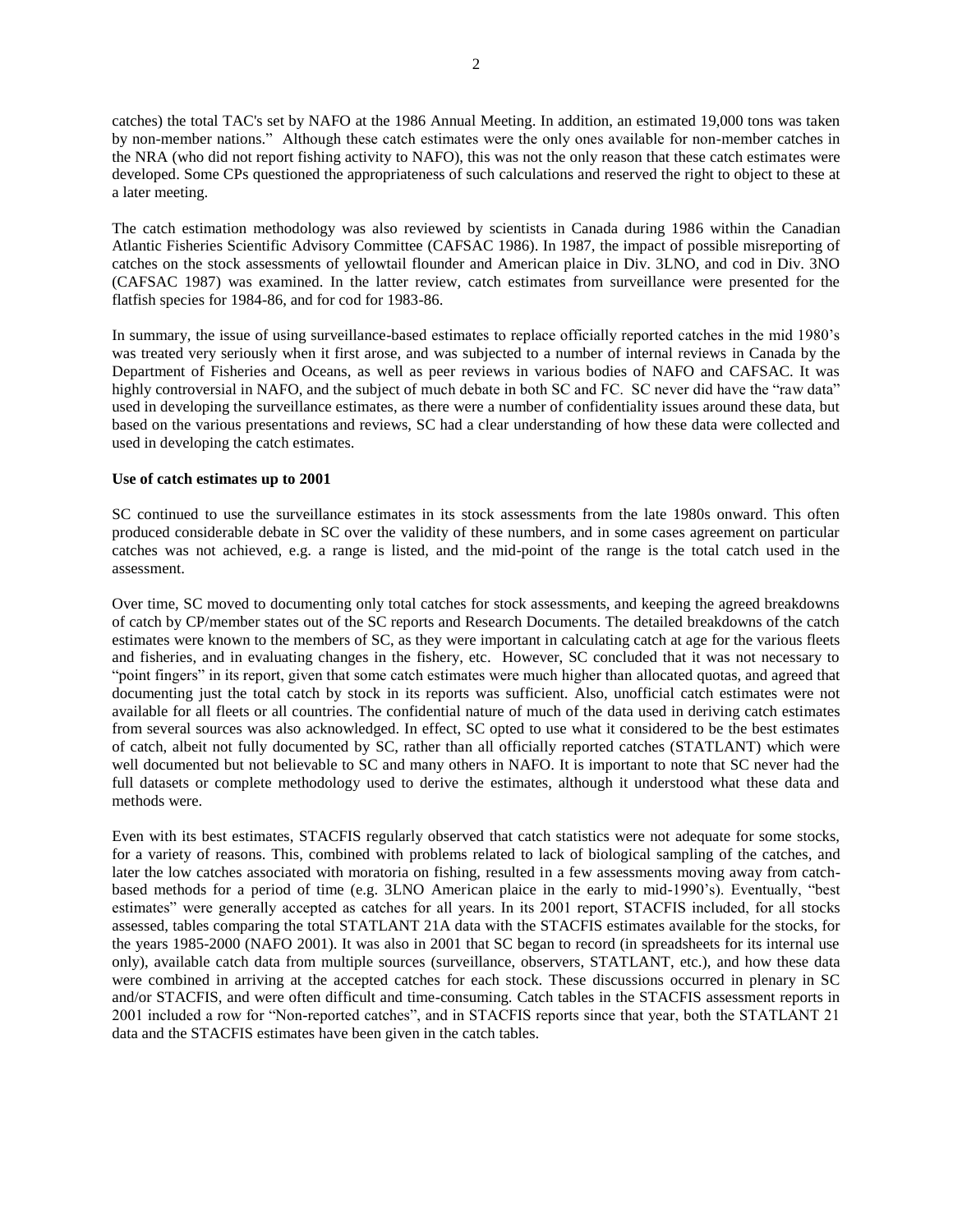### **SC** *ad hoc* **WG on catch, after 2001**

For a few years following 2001, a small group of NAFO scientists met at the start of the June SC meeting to try to arrive at acceptable estimates of catch for all stocks, considering all the available information. These meetings were not held in plenary, and no written reports were produced, recognizing the confidentiality of the data used to derive the catch estimates. Accepted estimates of catch were circulated to meeting participants, and discussions of catch in plenary sessions of SC/STACFIS were therefore minimized. During the last few years, the meetings were held by conference call in advance of the June SC meeting, with the objective of distributing accepted catches to the stock assessment scientists (Designated Experts, or DE's) to facilitate completing the assessments as early as possible. The group that met was referred to as the *ad hoc* catch WG, and it was agreed not to produce minutes or documentation of its work due to the ongoing confidentiality issues.

During the late 1990's and early 2000's another source of catch estimates became available in SC, from data collected by Scientific observers of some countries deployed on various vessels. These, which differ from the data collected by NAFO observers, were often in very good agreement with surveillance estimates (particularly in 2004- 06), indicating possible misreporting in some fleets/fisheries in excess of 100%. After 2006 the estimates began to diverge (surveillance estimates were generally lower and closer to the reported catches than were the observer-based estimates). This was not a major concern for the 2006 catch estimates, but became an issue in 2008 (for the 2007 catches). At that time, many people in NAFO (outside SC) believed that misreporting had diminished to a relatively low level, due in part to new measures thought to be more effective in controlling fleet behaviour and subsequent catch reporting. However SC's accepted catch estimates, largely based on Scientific observer data, indicated otherwise, i.e. that misreporting levels suspected in the previous years had not changed substantially. Other anecdotal information also indicated possible problems with catch reporting for some fleets. Again, all the raw data that went into the various estimates, either from surveillance or observers, were never made available to the *ad hoc* catch WG (due to confidentiality), although it was understood what these data were.

Scientific Council recognized in 2005 the importance of reliable catch estimates to stock assessments, as well as the considerable efforts of some Contracting Parties to produce more accurate catch estimates. Scientific Council recommended that all CPs take measures to improve the accuracy of their catch estimates (NAFO 2005).

The catch discrepancy issue continued to draw more attention, as the gap between SC's estimates and reported catches for some fisheries remained large or even widened in 2009 and 2010. The newly reopened cod fishery in Div. 3M, and the fishery for Greenland halibut (GHL) in the NRA were the most problematic, the latter particularly so because of the possibility that SC's estimated catch levels may have triggered the exceptional circumstances provision in the application of the harvest control rule for GHL.

#### **Present situation (2012-13)**

At present, SC does not have information from surveillance for the past couple of years to use in developing catch estimates. As well, in 2012, observer estimates from 2011 catches were not made available to SC, leaving SC with no catch estimates from any sources other than official STATLANT 21 data. This was the case for most CPs in 2013, and has required SC to consider methods for assessing various stocks on a case by case basis, if/where STATLANT data are deemed as unreliable. SC assessments impacted include 2+3KLMNO GHL, 3LNO A. plaice, and 3M cod. Although Canada provided SC in 2013 with some catch estimates from its yellowtail fishery, this did not resolve the larger issue for the stocks noted above.

In 2012, General Council of NAFO initiated a review of SC's catch estimation procedure, and contracted a threeperson peer review panel. The panel met with SC scientists at various points, and requested information and data from SC. SC provided the information where possible, noting that in one case it did not have the material requested by the panel, and in another that it could not provide the data. In both cases, confidentiality issues (between the scientists who had the data and fleets from which it was collected) were the reasons. Despite these well-known issues around confidentiality, and SC's cooperation with the panel whenever possible, SC's actions were seen by some as being uncooperative on this matter. The panel produced an interim report in September 2012, indicating that "The methodology employed to derive the scientific estimates is logical and sensible". The panel made several recommendations and requests for follow-ups, and its final report is expected to be produced for the September 2013